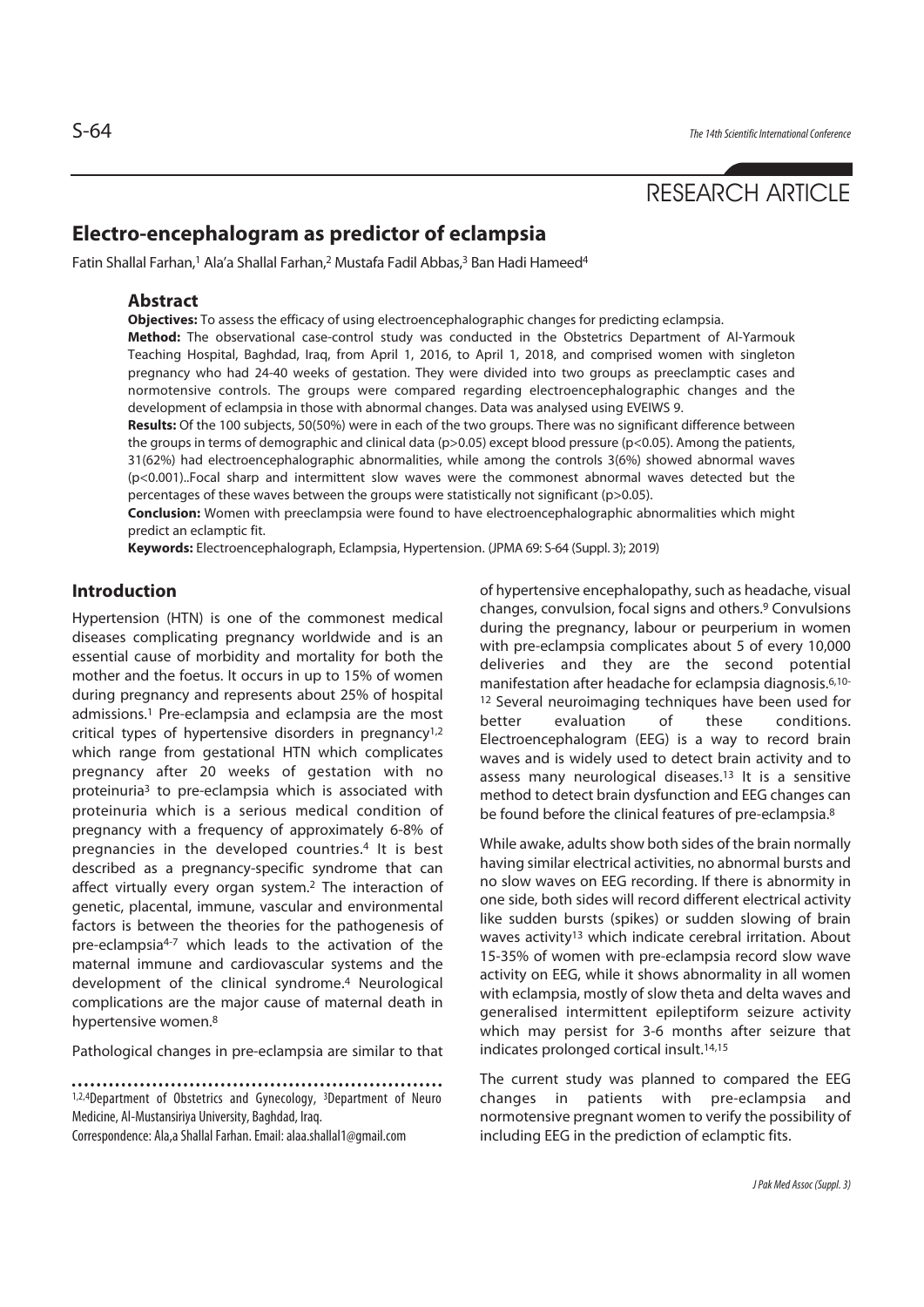## **Patients and Methods**

The observational case-control study was conducted from April 1, 2016, to April 1, 2018, in the intensive care unit (ICU) and outpatients department (OPD) of the Obstetrics Department of Al-Yarmouk Teaching Hospital, Baghdad, Iraq, which is a tertiary referral hospital receiving more than 3,400 pregnant women per year. After approval from the institutional ethics committee, singleton pregnant women were enrolled, and after obtaining consent from the subjects, they were divided into two groups as preeclamptic cases and normotensive controls. The sample size was calculated on the basis of previous similar studies.8,9,11,12

Those included were aged 18-40 years, had singleton viable pregnancy with a diagnosis of pre-eclampsia and gestational age 24-40 weeks.

Those with any previous neurological or psychiatric disorder, diabetes mellitus, history of head trauma, stroke, early degenerative disease, mental disorders, coma, brain acute intoxication and the use of drugs that affected brain function were excluded. Each pregnant patient was assigned a serial identification number.

Patients were evaluated on the basis of detailed history and examination, and those with high blood pressure (BP >140/90mmgh) were admitted for further assessment and follow-up. Diagnosis of pre-eclampsia was made according to the guidelines3,4,6 along with clinical and medical findings recorded during the follow-up period. HTN was diagnosed when systolic blood pressure (SBP) of 140 mmHg and/or diastolic (DBP) of 90 mmHg or more were recorded at a minimum of 2 reading at least 6 hours apart after 20-week gestation, or a single reading of severe HTN>160/110mmHg associated with proteinuria of 0.3g or more in a 24-hour urine collection which equals to 1+ or greater on a urine dipstick test.

Blood sample 5cc was collected by the standard venipuncture and was sent for complete blood count (CBC), clotting screen, liver and renal function tests and midstream urine examination for proteinuria. Foetal monitoring was also done by cardiotocography and ultrasound. Severe pre-eclampsia was diagnosed in cases with severe HTN, visual and neurological symptoms, upper abdominal pain, oliguria, eclampsia, abnormal liver and renal function tests, reduced platelet count, obvious foetal growth restriction and pulmonary oedema.

One EEG record was obtained for each subject before hydralazine and magnesium sulphate treatment. The EEG was done under the supervision of neuromedicine specialist using proper equipment (SAM 25 FO). Those with abnormal EEG were followed as inpatients in the ICU for the development of eclampsia.

Data was analysed using EVEIWS version 9. Categorical data was presented as frequencies and percentages, while continuous data was represented as means and standard deviations (SDs). Independent t-test was used to compare the mean of continuous data. Pearson's chi-square test was used for assessing the association between categorical data. P<0.05 was considered significant.

#### **Results**

Of the 100 subjects, 50(50%) were in each of the two groups. There was no significant difference between the groups in terms of demographic and clinical data (p>0.05) except blood pressure (p<0.05) (Table-1).

Among the patients, 31(62%) had electroencephalographic abnormalities, while among the controls 3(6%) showed abnormal waves (p<0.001) (Table-2). Overall, there were 34(34%) subjects with abnormal waves; 3(8.8%)in the control group, 7(20.6%) had nonsevere pre-eclampsia and 24(70.5%)had severe preeclampsia. Of the 3(8.8%) women in the control group, 1(33.3%) showed focal sharp waves, while 2(66.6%) showed intermittent slow waves. Among those with nonsevere preeclampsia, 5(71.4%) showed intermittent slow waves activity and 2(28.6%) showed focal sharp waves. In those with severe preeclampia, 5(20.8%) women showed intermittent slow wave activity, and 19(79.1%) showed

Table-1: Maternal characteristics of the two groups.

|                                 | Patients group<br>$(N=50)$<br>Mean $\pm$ SD | Control group<br>$(N=50)$<br>Mean $\pm$ SD | P-value      |
|---------------------------------|---------------------------------------------|--------------------------------------------|--------------|
| Age (years)                     | $28 \pm 5.6$                                | $27.2 \pm 6.1$                             | 0.5          |
| Parity                          | $2 \pm 1.8$                                 | $2.4 \pm 2.1$                              | 0.31         |
| Gestational age (weeks)         | $34.5 \pm 3.2$                              | $34.4 \pm 2.6$                             | 0.864        |
| Pre pregnancy BMI (Kg\m2)       | $25 \pm 2.3$                                | $23.9 \pm 3.4$                             | 0.061        |
| Systolic blood pressures (mmHq) | $148 \pm 13.6$                              | $121 \pm 8.4$                              | $< 0.001$ ** |
| Diastolic blood pressure (mmHq) | $97 \pm 6.9$                                | $77 + 3.7$                                 | $< 0.001$ ** |

\*\*<0.001 significant by t-test.

BMI : Body Mass Index

Table-2: Comparison between the two groups regarding frequencies and percentages of electroencephalographic (EEG) abnormality.

| Abnormality<br>in FFG             | <b>Patients</b><br>group | Control<br>group | Total                | P-value |
|-----------------------------------|--------------------------|------------------|----------------------|---------|
| Number of women with normal EEG   | 19 (38%)                 | 47 (94%)         | $66(66\%) < 0.001**$ |         |
| Number of women with abnormal EEG | 31 (62%)                 | 3(6%)            | 34 (34%)             |         |
| <b>Total</b>                      | 50 (100%)                | 50 (100%)        | 100 (100%)           |         |

\*\*<0.001 significant by chi-square test.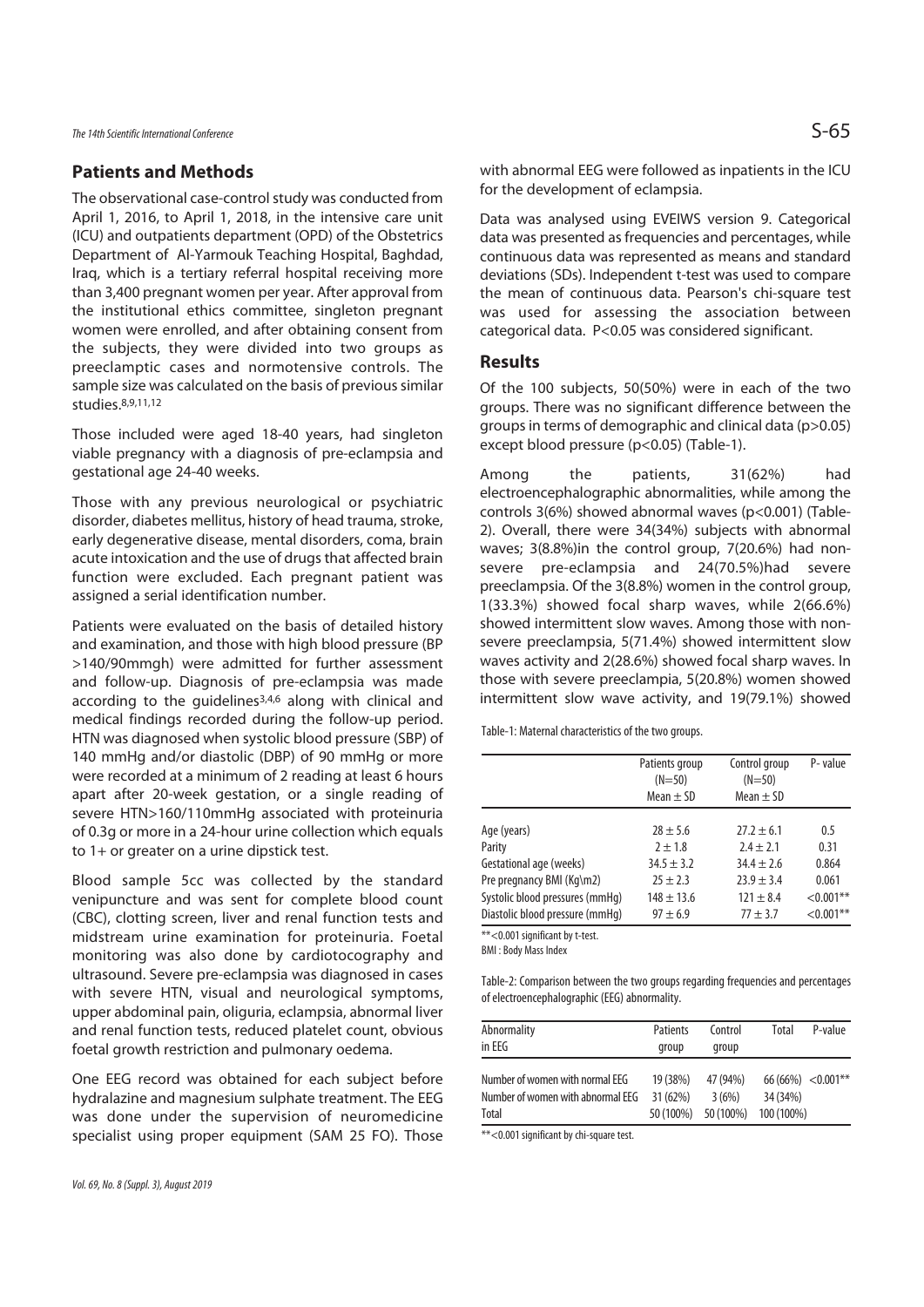| Types of               | Patients group No. (%)<br>Control group |                                   |                                | Total No. (%) 34 (100%) | P value   |
|------------------------|-----------------------------------------|-----------------------------------|--------------------------------|-------------------------|-----------|
| abnormal waves         | $3(100\%)$                              | Non -severe Preeclampsia 7 (100%) | Severe Pre-eclampsia 24 (100%) |                         |           |
| Intermittent slow wave | 2(66.7%)                                | 5(71.4%)                          | $5(20.8\%)$                    | 12 (35.3%)              | $N V^*$   |
| Focal sharp wave       | $(33.3\%)$                              | 2(28.6%)                          | 19 (79.1%)                     | 22 (64.7%)              | $N V^*$   |
| Eclampsia              |                                         | 1 (14.3%)                         | 3(12.5%)                       | 4 (12.9%)               | $0.901**$ |

Table-3: Types of abnormal waves and patients who developed eclampsia in the study groups.

\*Not valid p-value by chi-square test

\*\*Not significant at 0.05 level by Fisher's exact test.

focal sharp waves. Of the total 34(34%) patients with abnormal EEG waves, 12(35.3%) showed intermittent slow waves activity, and 22(64.7%) show focal sharp waves.

Also, among patients with non-severe preeclampsia, 1(14.3%) developed seizures while 3(12.5%) with severe pre-eclampsia developed seizures (p=0.901) (Table-3).

## **Discussion**

The aetiology of pre-eclampsia to date remains vague. It is a unique human pathology. Unfortunately, there is no perfect tool to evaluate and monitor brain dysfunction to avoid the neurological complications associated with preeclampsia. The availability of neuroimaging techniques, however, has revolutionised the early prediction of these changes. EEG is widely available and sensitive noninvasive way to monitor cerebral insult and neurological dysfunction. EEG changes might appear before the occurrence of any clinical sign and symptom and before irreversible brain dysfunction.2,8

In the current study, 62% patients had abnormal EEG waves whereas in the control group only 6% showed abnormal waves and the results were statistically significant. This indicates that pregnant women with high BP were more likely to develop abnormal EEG waves and subsequent seizures. These findings matched with the results of a study which concluded that EEG abnormalities found in normotensive pregnant women were mild; and predominantly intermittent slow waves and occasionally focal sharp waves, while in pre-eclamptic patients the abnormal waves were seen more frequently.8

The current study revealed that in the control group, 94% and 6% showed normal and abnormal EEG reports respectively. These results can be explained by the fact that the EEG has low specificity so normal persons can be found with abnormal waves.8,14,16 The frequency of abnormal waves in both groups and in all the three categories were in line with earlier studies.13,15-17,20

Most of these studies concluded that the EEG abnormalities might be of clinical value in the assessment of pre-eclamptic women and might be regarded as a

future predictor for the deterioration of brain function with subsequent susceptibility for eclampsia.<sup>20</sup> Thus a new technique might arrive and highlight the way forward for the researchers to discover more about what happens in this type of disorders and the utility of involving EEG in the evaluation of its severity.

Further studies with larger sample size and longer duration are needed to support the findings of the current study. The use of EEG as a simple non-invasive technique in the clinical evaluation of women with preeclampsia to predict eclampsia is recmmended.

### **Conclusion**

Pregnant women with pre-eclampsia were found to be more liable to have abnormal EEG waves with subsequent seizures. These changes were more in severely preeclamptic patients.

**Disclaimer:** None.

**Conflict of Interest:** None.

**Source of Funding:** None.

#### **References**

- 1. McKenna LA, Huda SS, Freeman DJ, Jarvie E. How to assess and manage hypertension during and after pregnancy. Clin Pract 2013; 10:455-70.
- 2. Cunningham FG, Leveno KJ, Bloom SL, Spong CY, Dashe JS, Hoffman BL, et al, eds. Hypertensive Disorders. Williams Obstetrics, 24th ed. New York, NY: McGraw-Hill, 2014; pp 728-43.
- 3. Barrett HL, Callaway LK. Hypertensive disorders of pregnancy. BMJ 2017; 358: j3245.
- 4. Hosley CM, McCullough LD. Acute neurological issues in pregnancy and the peripartum. Neurohospitalist 2011; 1: 104-16.
- 5. Kintiraki E, Papakatsika S, Kotronis G, Goulis DG, Kotsis V. Pregnancy-Induced hypertension. Hormones (Athens) 2015; 14: 211-23.
- 6. Uzan J, Carbonnel M, Piconne O, Asmar R, Ayoubi JM. Preeclampsia: pathophysiology, diagnosis, and management. Vasc Health Risk Manag 2011; 7: 467-74.
- 7. Akram W, Al Defer F.Preeclampsia and Consanguinity. Mustansiriya Med J 2017; 16: 1-10.
- 8. Brussé IA, Duvekot JJ, Meester I, Jansen G, Rizopoulos D, Steegers EA, et al. Electroencephalography in normotensive and hypertensive pregnancies and subsequent quality of life. PLoS One 2016; 11: e0155299.